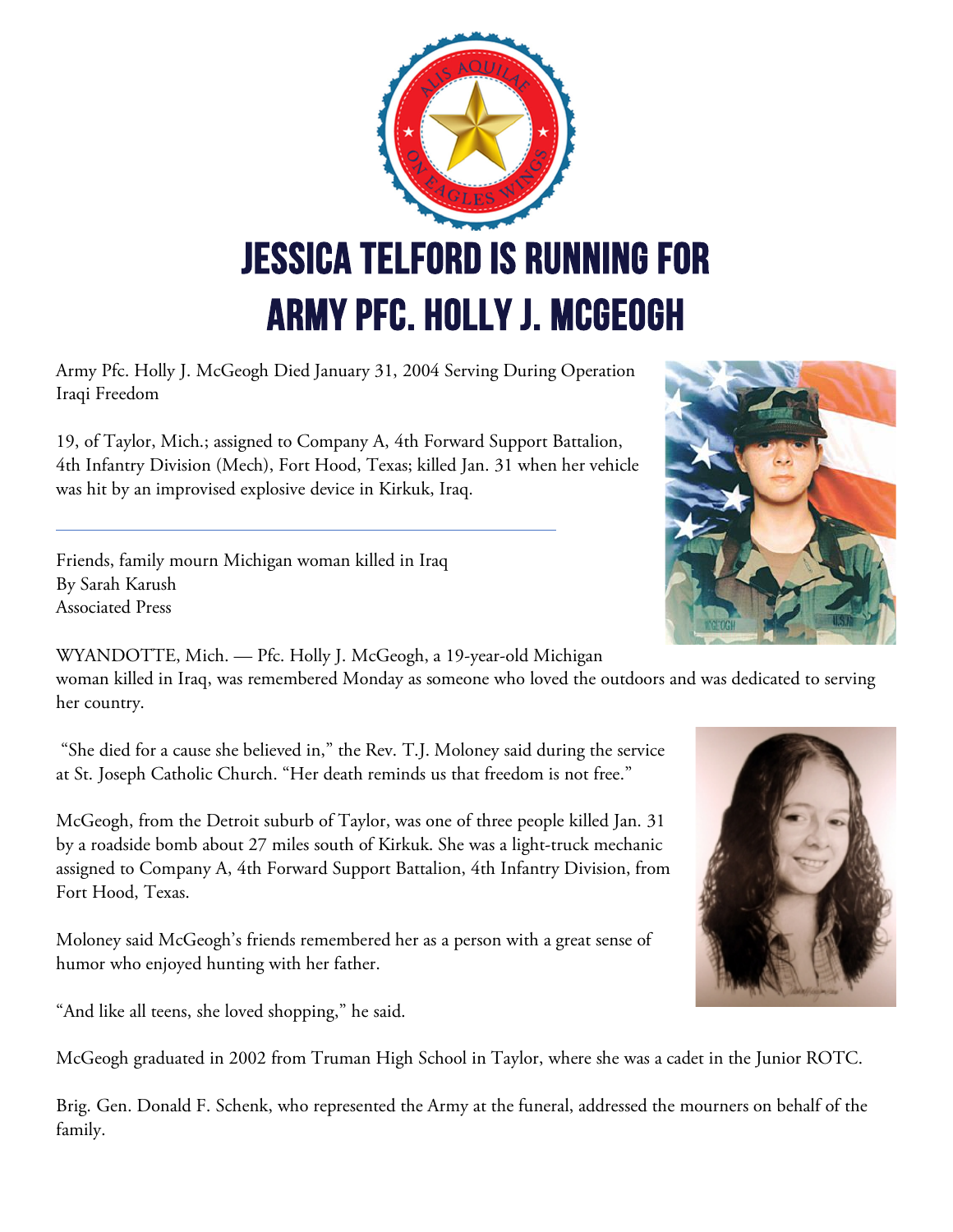

He recounted how McGeogh called home in October, two days after a female soldier was killed in Tikrit, where she was based. The call put to rest the family's fear that it had been McGeogh who was killed.

McGeogh told her parents that the soldier who died had been her good friend and roommate.

"She said if she were to die we should remember that she died for a reason," Schenk said. "Holly will always be remembered as a very, very brave soldier."

Bishop John Quinn of Detroit thanked McGeogh's family "for giving us such a brave daughter that should serve our nation in this way."

The other two soldiers killed in the explosion with McGeogh were identified by the Defense Department as Sgt. Eliu Miersandoval, 27, of San Clemente, Calif., and Cpl. Juan C. Cabral-Banuelos, 25, of Emporia, Kan.

Pfc. Holly J. McGeogh aimed for the Army from early in high school. She spent four years as a cadet with the JROTC before joining up after she graduated in 2002.

"She was totally dedicated to going into the Army — that was her destiny," said her high school guidance counselor, William Teller. Teller said the uniform she wore to school once a week was festooned with medals.

The 19-year-old light-truck mechanic from Taylor, Mich., was killed Jan. 31 when her vehicle struck a homemade explosive device near the northern Iraq city of Kirkuk. She was stationed at Fort Hood, Texas.

"Holly is another reminder that our freedom truly is not free. Holly and her friends paid the ultimate price for all of us, without complaint or regret," the family said in a statement.

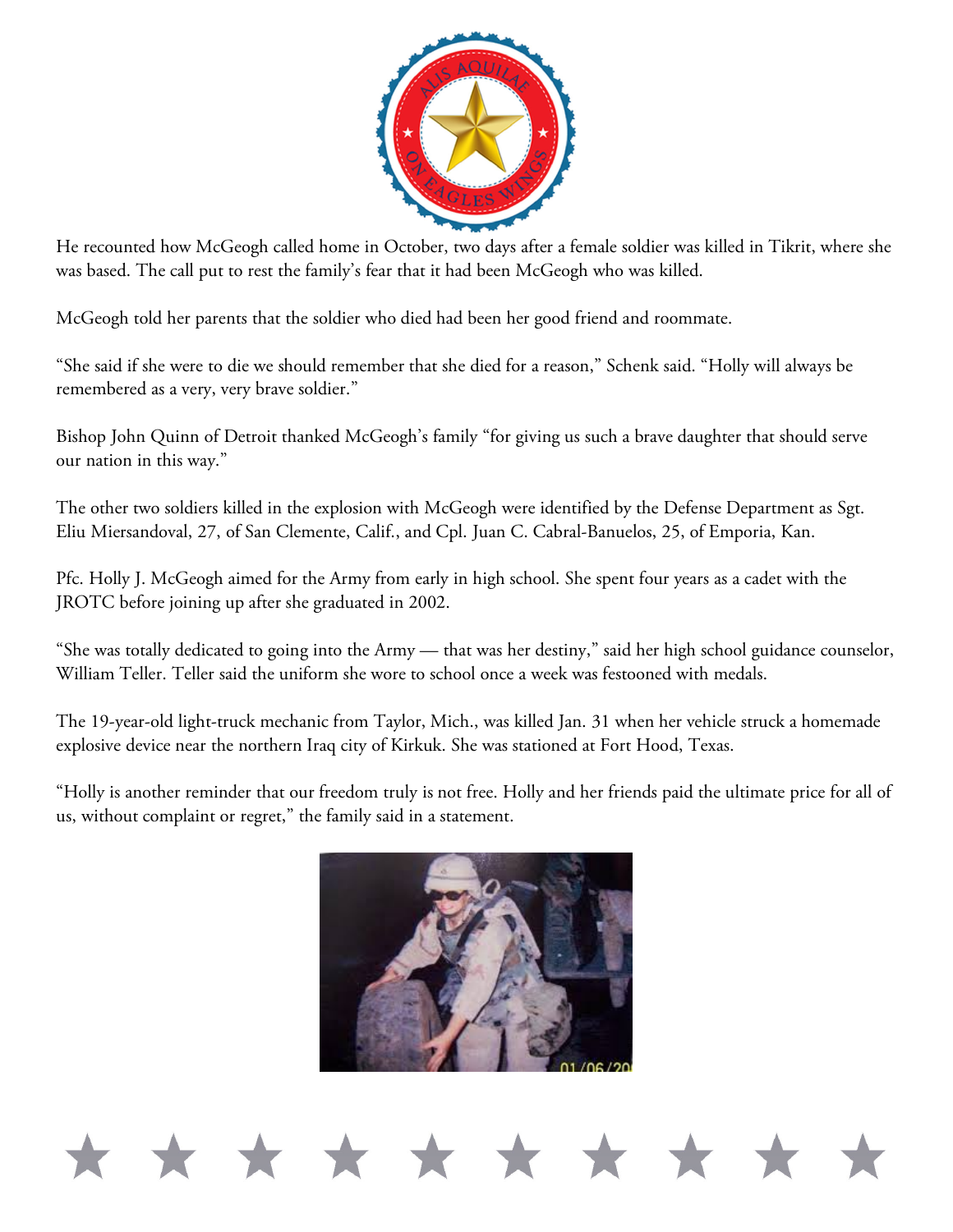

TV special casts light on soldier's devotion, family's grief Associated Press

TAYLOR, Mich. — Paula Zasadny hopes that by sharing her daughter's final letters home through a TV special, she will make sure the fallen 19-year-old will not be forgotten.

Spc. Holly McGeogh, of Taylor, became Michigan's first female soldier killed in the war in Iraq on Jan. 31 when a homemade roadside bomb exploded as her convoy drove past in Kirkuk. She was assigned to Company A, 4th Forward Support Battalion, 4th Infantry Division, based at Fort Hood, Texas.



At Christmas last year, McGeogh sent her mother and stepfather cards that urged them to celebrate the holidays for her. The cards arrived a few days after her funeral.

"She had told me that there was a Christmas box coming home and that she had gotten me a really cool Iraqi rug," Zasadny told the Detroit Free Press for a Wednesday story. "I never got that box. I have a feeling that the box was in her vehicle when it exploded."

As part of the recently aired HBO special "Last Letters Home," an HBO crew spent a day with the Zasadnys in July, taping them as they read McGeogh's letter and talked about their love for her.

"At first I didn't want to do it, but when I learned that the show wouldn't be political or anti-war, I changed my mind," Zasadny said. "I wanted to make sure she wasn't forgotten. It was very difficult to watch because she had been gone for so long already. Watching it was reality, and everyone now and again, I guess, we need that reality."

McGeogh joined the Army immediately after graduating from Truman High School in Taylor in 2002, where she was a cadet in the Junior ROTC for four years. She planned a career in Army intelligence or psychology. She also was planning to continue her education.

"She absolutely loved the Army," Zasadny said. "One time she told me: 'Mom, you have to understand that I am doing exactly what I want to do and if I die doing it, I will die doing something I believe in.'